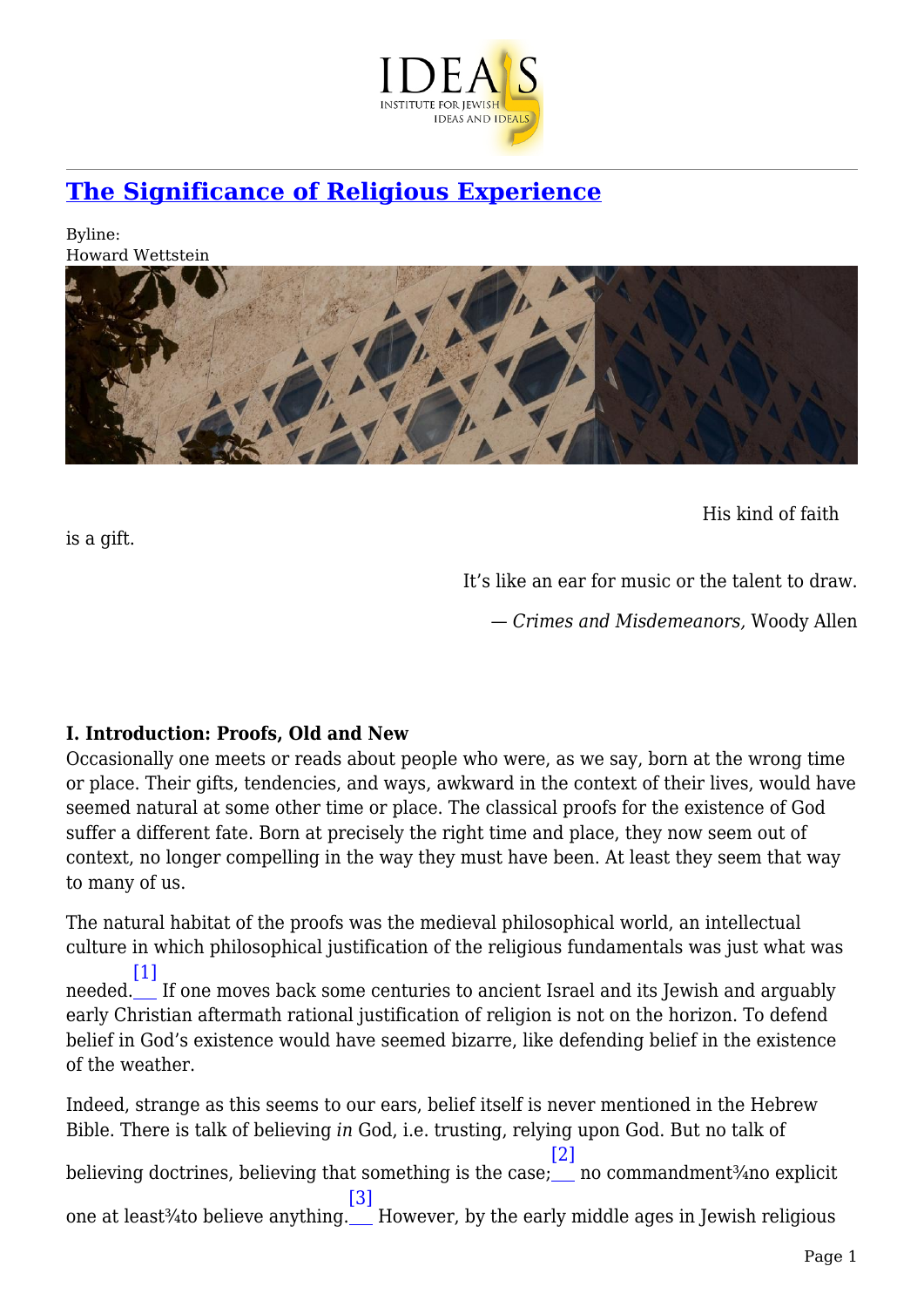

<span id="page-1-0"></span>culture¾earlier in Christianity¾beliefs, thoughts, and the like become very much the center of attention and there is a felt need to justify religious belief. [\[4\]](#page-15-1)

The medieval attitude to belief's centrality has become the norm. We identify the belief that God exists as a *sine qua non* of religious commitment. The Hebrew Bible's interest is rather in one's overall stance, the essential components of which are rather affective and behavioral, most importantly awe/fear and love of God as realized in lived experience.

But while belief has become central, the proofs of the medievals<sup>3</sup>/<sub>4</sub>the classic philosophic defenses of that belief¼have lost their punch. The considerations to which they appeal¼like the order and beauty of the universe<sup>3</sup>/4 have by no means lost their suggestiveness, their

<span id="page-1-1"></span>relevance to and significance for religious thought and feeling. But proof is another thing. [\[5\]](#page-15-2)

My aim here is to reflect on a relatively new style of proof<sup>3</sup>/4a distant relative of the classical arguments¾current throughout the twentieth century and in recent decades even more vital, the argument from individual religious experience. Here too, or so I will argue, we should distinguish the alleged proof's cogency from the religious significance of the considerations to which the proof appeals.

The focus on individual religious experience brings to mind the Protestant religious orientation. Not that individual religious experience is a mere afterthought in the other monotheisms. Indeed the proof's advocates appeal to religious experiences in a variety of traditions. Likewise advocates of the argument include philosophers as diverse as William Alston and Richard Swinburne on the Protestant side, Gary Gutting, a Catholic, and Jewish

<span id="page-1-2"></span>thinker Jerome Gellman. For the most part, however, contemporary discussions of proofs [\[6\]](#page-15-3) of God's existence in the Catholic, Jewish, or Muslim traditions¾as I say, they are hardly the central topic nowadays¾are of the classical arguments.

My aim here is to explore the fundamental ideas of the argument, this as opposed to the numerous sophisticated variations that have emerged. I begin with William James, early in the twentieth century. Whatever the specifics of his religious views, James emerges from the American Protestant world and gives such proofs a great deal of respect. It's good to begin with James, moreover, since he has a gift for raising fundamental questions in an intuitive, technically unencumbered way. In this way he is like later philosophers P. F. Strawson and Harry Frankfurt; penetrating minds whose insights give rise to rather technical literatures.

# **II. Gifts to the Spirit**

James characterizes experiences that purport to be of God¾he includes them in the category of mystical experiences<sup>3</sup>/4as "gifts to our spirit." "No account of the universe in its totality can be final which leaves these … forms of consciousness quite disregarded."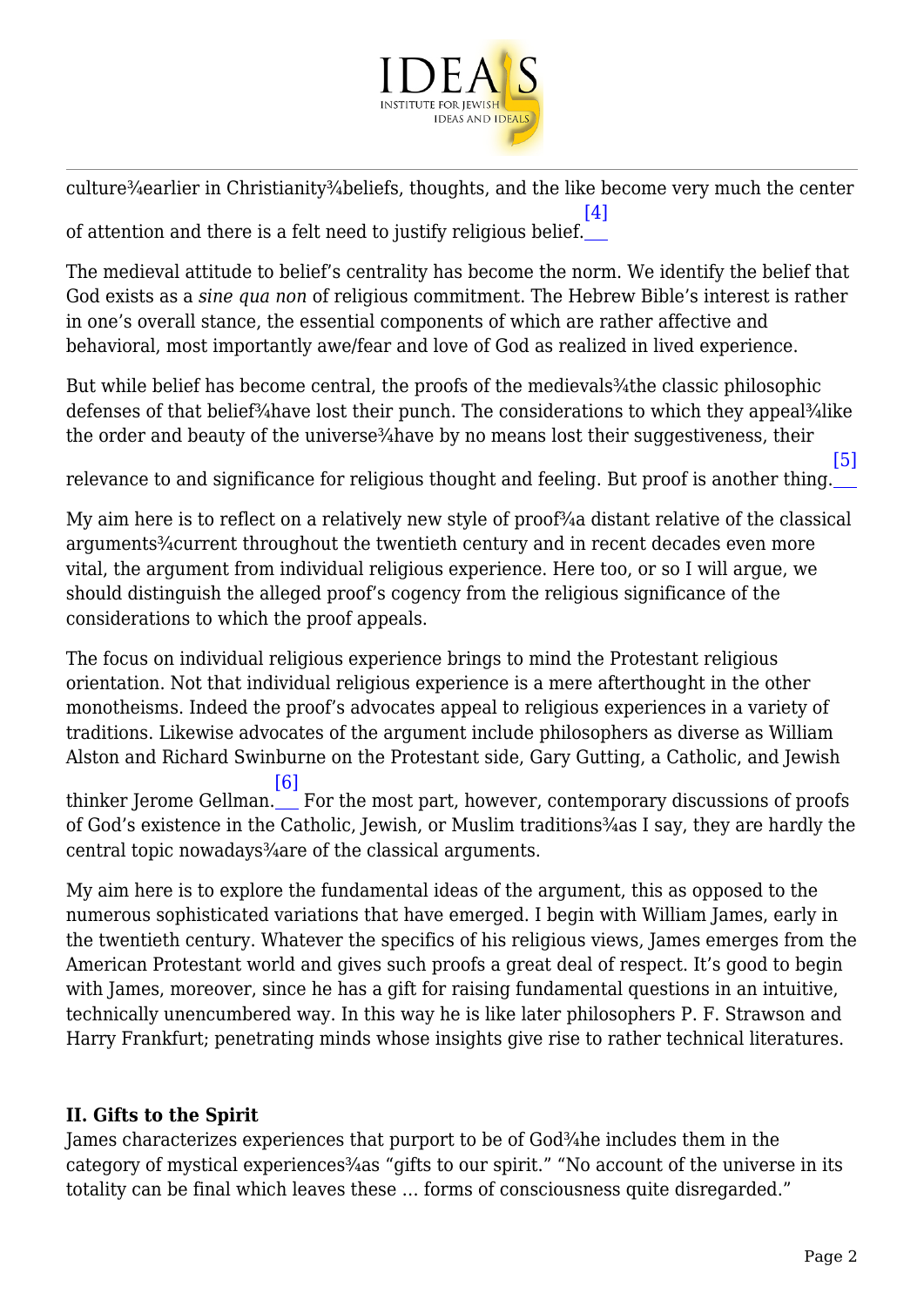

Such experiences for James bespeak quite literally another form of consciousness. It is an open question, he supposes, as to whether such forms reveal worlds, as it were, that are ordinarily beyond our reach. It's difficult to know what to do with James's seemingly extravagant notion of forms of consciousness. This raises issues of the paranormal; James was a founder of the American Society for Psychical Research in 1885.

Whatever one thinks about the paranormal, James's remarks about "gifts to the spirit" are themselves gifts. Here James evinces an appreciation of religion that is nowadays lost to [\[7\]](#page-15-4)

<span id="page-2-0"></span>many. John Dewey, a similarly sympathetic critic of religion, writes:

A writer says: "I broke down from overwork and soon came to the verge of nervous prostration. One morning after a long and sleepless night…I resolved to stop drawing upon myself so continuously and begin drawing upon God. I determined to set apart a quiet time every day in which I could relate my life to its ultimate source, regain the consciousness that in God I live, move and have my being. That was thirty years ago. Since then I have had literally not one hour of darkness or despair."

This [life story constitutes] an impressive record. I do not doubt its authenticity nor that of the experience related. It illustrates a religious aspect of experience. But it illustrates also the use of that quality to carry a superimposed load of a particular religion. For having been brought up in the Christian religion, its subject interprets it in the terms of the personal God [\[8\]](#page-15-5)

<span id="page-2-1"></span>characteristic of that religion.

Dewey's expression, "a religious aspect of experience" is no throwaway; he emphasizes the reality and significance of such aspects. In this passage he suggests—and in the sequel he greatly expands upon—the power of religion and its potential for influencing positively the course of life. At the same time he much more clearly and forcefully than James rejects the supernaturalist metaphysics associated with traditional religion. Nevertheless I suspect that

<span id="page-2-2"></span>James's phrase "gifts to the spirit" would sit well for Dewey. [\[9\]](#page-15-6)

Speaking for myself, I very much like James's characterization. This is in part because I think with Dewey that such peak moments, and religious life more generally, can have a beneficial influence, including one's psychological balance, ability to negotiate life's challenges, the significance one accords to one's life, and the dignity one assigns to

<span id="page-2-3"></span>others. [\[10\]](#page-15-7) But there is another and perhaps deeper reason, albeit one that I find difficult to express.

What makes "gifts to the spirit" so difficult to explicate is "spirit." I could explain James's idea if I could explain the concept of the spirit, and related idea of the spiritual. There is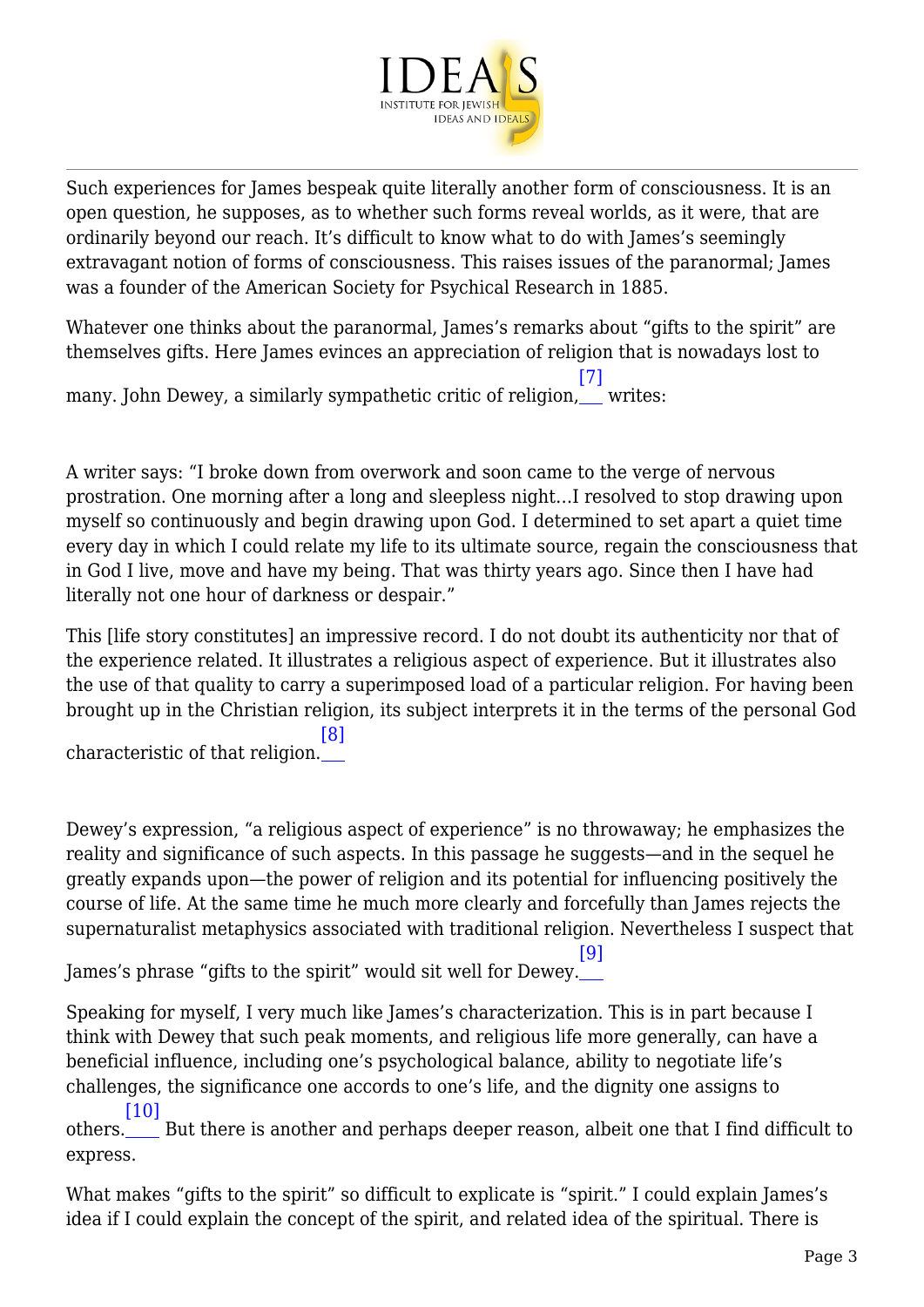

significantly more to these ideas than the largely psychological dimension that Dewey emphasizes¾the various beneficial effects mentioned above as well as "the unification of the self" of which Dewey speaks.

The quotation from *Crimes and Misdemeanors* at the head of this article suggests that an affinity for things of the spirit is grounded in a natural gift, a human capacity, analogous to, in the aesthetic domain, having an ear for music or the talent to draw. I'll begin with the latter and return to religion shortly. As we will see, there is more to mine here than a mere analogy. The aesthetic dimension has its own ties to matters of the spirit.

One obstacle to establishing the link I am after is that "aesthetic" is often heard in a reductive way; ascriptions of beauty, for example, are sometimes thought of, dismissed as, merely subjective. This is a function, I believe, of thinking too abstractly about this sphere. Consider by contrast actual aesthetic gifts, like musical talent or even having an ear for music. These abilities are far along the continuum from subjective toward objective, which is not to suggest that this distinction is either sharp or clear. Surely musical talent, an ear for music, and the like are no less aspects of the world than other abilities<sup>3</sup>/4 including those in the domain of athletics<sup>3</sup>/<sub>4</sub> to perform, to discern and appreciate, etc. The "tone deaf" idiom suggests that one, otherwise sound in auditory capacities, can systematically miss something important.

One who is musically advanced may hear the same performance as the rest of us but may alone penetrate to profound levels of appreciation. Similarly, one advanced in the appreciation of the visual arts may bring something very different to, and take something very different from, a painting, or indeed a natural scene, for example a landscape with its play of light, shadow, color, and the like.

Profound aesthetic experiences, no less than the religious experiences of which James wrote, deserve to be thought of as gifts to the spirit. They may engender a sense of awe and mystery, and of the sublime; they may provoke a feeling of being privileged and so of gratitude. The experience may be at once elevating and humbling. These represent important points of contact with religious moments.

The points of contact are not limited to such reactions. Artistic and religious virtuosity both involve, even begin with, natural aptitude, as noted in the quotation from *Crimes and Misdemeanors*. Some are more given to these things than others. And in both domains, hard work, genuine focus<sup>3</sup>/<sub>4</sub>at times single-minded<sup>3</sup>/<sub>4</sub>is essential if one is to approach one's potential. We are less apt to think this way about the religious domain than the artistic. But a religious giant, a Mozart of the spirit, is a rare find; she is (certainly typically) one who has

<span id="page-3-0"></span>labored strenuously in pursuit of excellence. And just as one who is tone-deaf can [\[11\]](#page-15-8) appreciate the musically gifted as responding to something of substance, one who is less able than another in matters of the spirit can recognize the latter's accomplishment. Needless to say, being tone-deaf is a rare condition in either domain. Ordinarily people occupy an intermediate position within a wide spectrum of which being tone-deaf is at one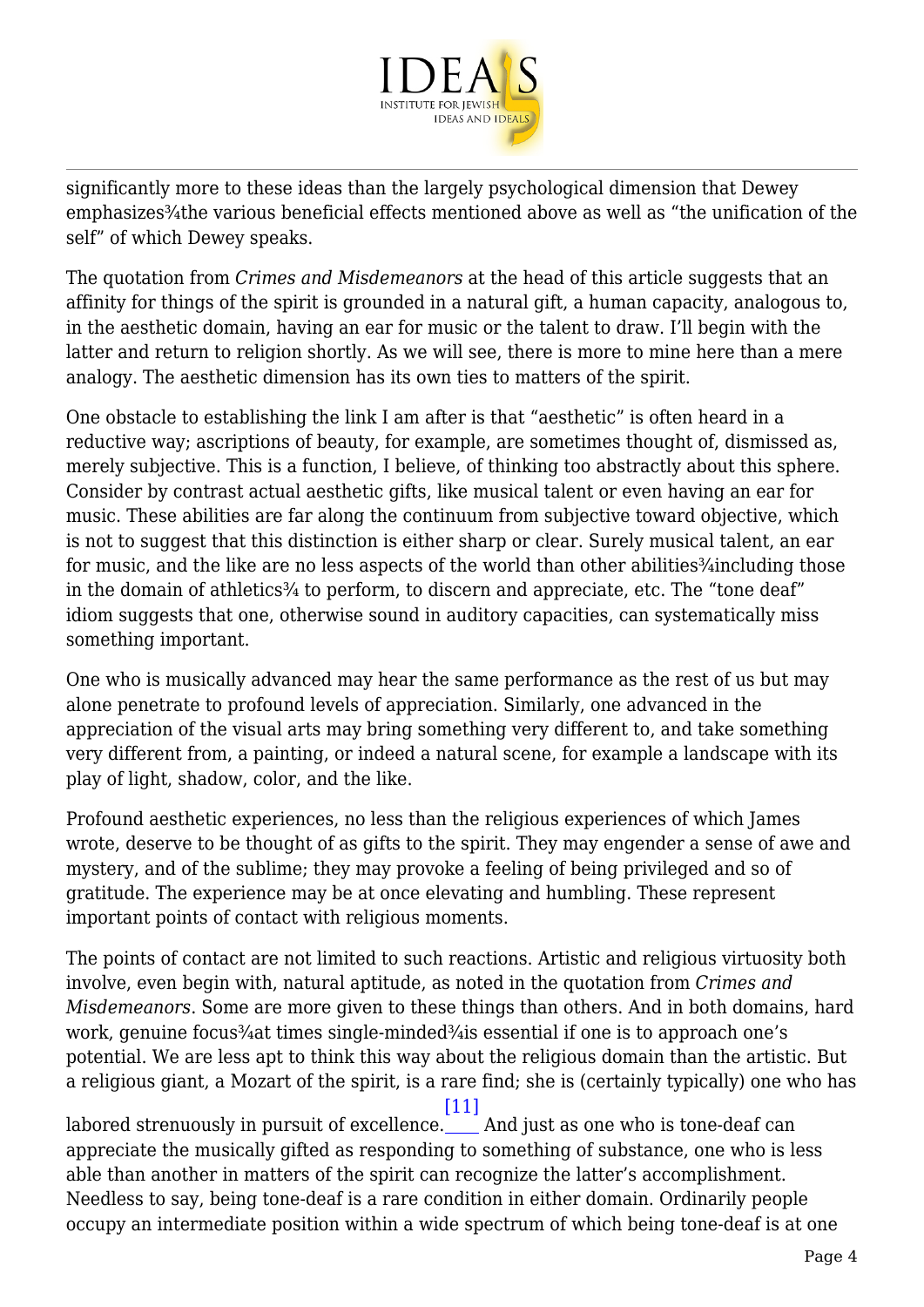

#### extreme.

I've been emphasizing the analogies between the two domains, and the quasi-religious character of profound aesthetic experience. Now consider one who has undergone considerable development in both domains. A religious orientation¾bringing God into the picture¾may heighten and deepen one's reactions to beauty. Explaining this is another matter, and not a trivial one. There may be no single story. God may play the role of an object of gratefulness, someone as it were on whom one bestows one's gratitude. Sometimes the presence of God in the picture links experiences that would otherwise feel discrete; one comes to see an array in place of discrete dots. The points in the array seem to accrue added significance; aesthetic experience can thus partake of something analogous to what is [\[12\]](#page-16-0)

<span id="page-4-0"></span>sometimes called intertextuality. Sometimes it may be God's role as a partner and, as it were, a friend with whom to share the wonder. There are no doubt other dimensions, and the experience of several of these at once adds considerable power. One shares the wonders with their source, takes pleasure in their array.

Consideration of the aesthetic domain may be illuminating. Still, in much religious experience the aesthetic dimension is marginal or not present. All sorts of things can stimulate religious reflection and feeling: another's death, or the prospect of death $\frac{3}{4}$ one's own or that of others, various sorts of horrors or extreme ugliness, witnessing simple acts of particularly touching human kindness, childbirth, the intellectual and/or moral growth of one's child or simply of another person, to name a few. It seems too much of a stretch to assimilate the religious reactions that may be prompted to reactions in the aesthetic domain.

And finally, there are James's favorite examples of gifts of the spirit, quasi-perceptual experiences of God's presence. There is no reason to assimilate these¾certainly not all of them¾to the aesthetic. They represent a spiritual achievement, the sense of being in God's presence. Of course, many experiences can provoke a sense of the divine presence, for example, some of the aesthetic ones discussed above. But the quasi-perceptual experiences

<span id="page-4-1"></span>are quite another thing, face to face with God, as James puts it. [\[13\]](#page-16-1)

To approach religious sensibility with James is to bring to center stage the experiential side of the religious orientation. But what of religious belief? James, while he writes that religion is fundamentally a phenomenon of the gut rather than of the head, argues forcefully that the experiential aspect has important implications for the doxastic side of religion.

# **III. What If Anything Do Religious Experiences Prove?**

James and many of the more recent advocates of the argument from religious experience treat such experiences on the model of perception; James calls them, "face to face presentations." They are, he says, "absolutely authoritative."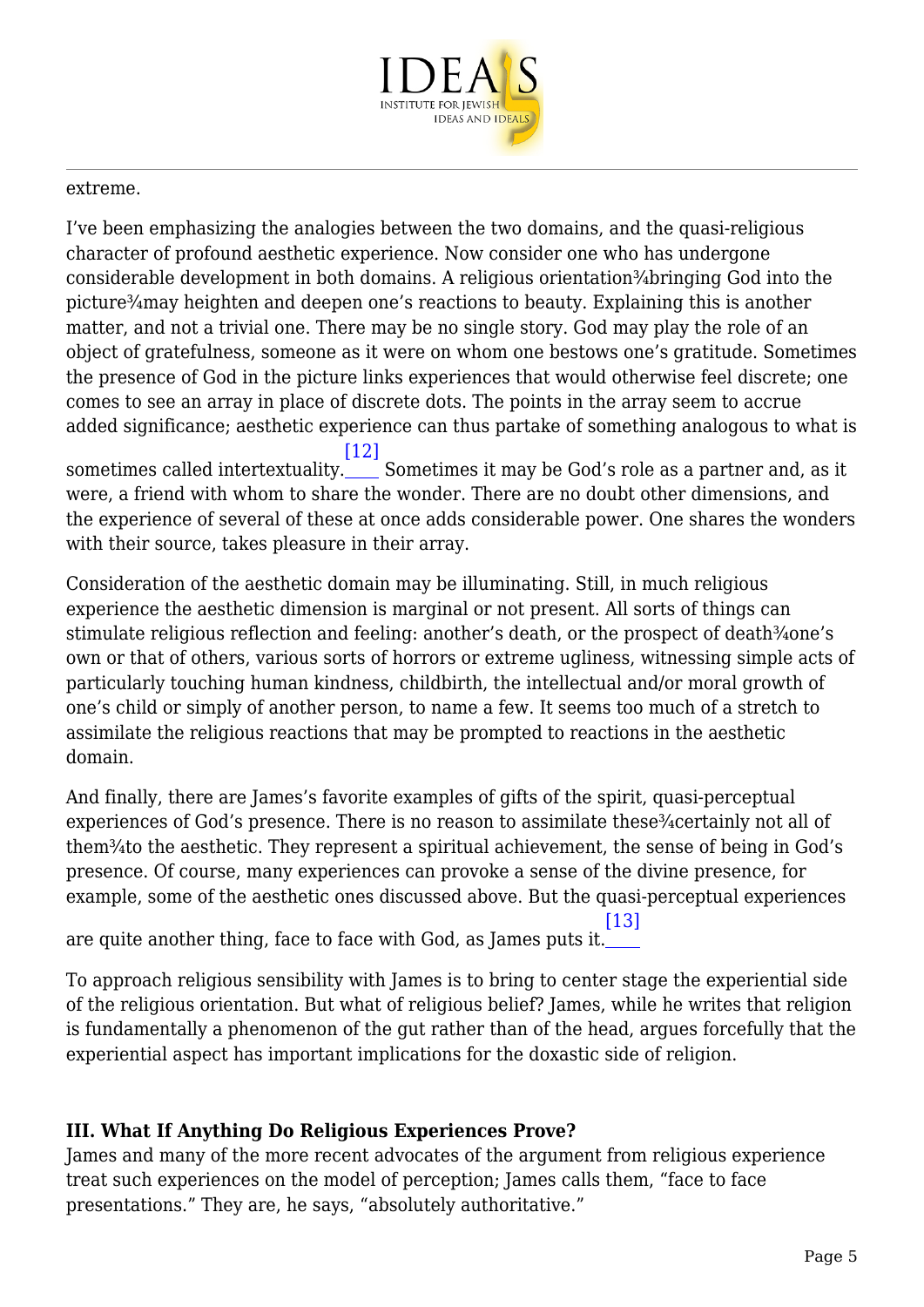

<span id="page-5-0"></span>Our own more "rational" beliefs are based on evidence exactly similar in nature to that which mystics quote for theirs. Our senses, namely, have assured us of certain states of fact; but mystical experiences are as direct perceptions of fact for those who have them as any sensations ever were for us.  $[14]$ 

This powerful "warrant for truth" does not, however, extend to those who have not themselves had such experiences. Testimony about religious experiences, according to James, is vitiated by what would seem to be a very powerful consideration, the great variety of such reports of experiences, testifying as it were to many different gods, non-gods,

<span id="page-5-1"></span>various metaphysical realities, and the like. Here James sounds a bit like Hume, who  $[15]$ famously denies that claims to miraculous experiences have epistemic value for those who merely hear testimony about them. By contrast, some more recent advocates maintain that such "perceptual" experiences constitute objective evidence, evidence for all of us, not only for participants.

By way of reaction to James's "absolutely authoritative" claim, it seems important that the experiences in question are not phenomenally like ordinary sense perception. Consider one of James's examples.

God is more real to me than any thought of thing or person. I feel his presence positively, and the more as I live in closer harmony with his laws as written in my body and mind. I feel him in the sunshine and rain; and awe mingled with a delicious restfulness most nearly describes my feelings. I talk to him as to a companion in prayer and praise, and our communion is delightful. He answers me again and again, often in words so clearly spoken that it seems my outer ear must have carried the tone, but generally in strong mental impressions. Usually a text of scripture, unfolding some new view of him and his love for me, and care for my safety. I could give hundreds of instances, in school matters, social problems, financial difficulties, etc. That he is mine and I am his never leaves me, it is an abiding joy. Without it life would be a blank, a desert, a shoreless, trackless waste. (p. 81)

For the most part the people James quotes are not claiming literally to see or hear God. Their sense is that they are experiencing God¼in some way that is difficult for us (and them) to define. The experiences are to be sure various, ranging from ones that involve a deeply felt sense of God's presence, God's love, etc. to quasi-sensual "almost seeings, almost hearings," and the like. In the quotation just given, there is only one reference to actual hearing, and it may well be that the writer is speaking of an as-if hearing. The closer to claims of actual perceptual experience, the more likely we are to take them to be a bit crazy.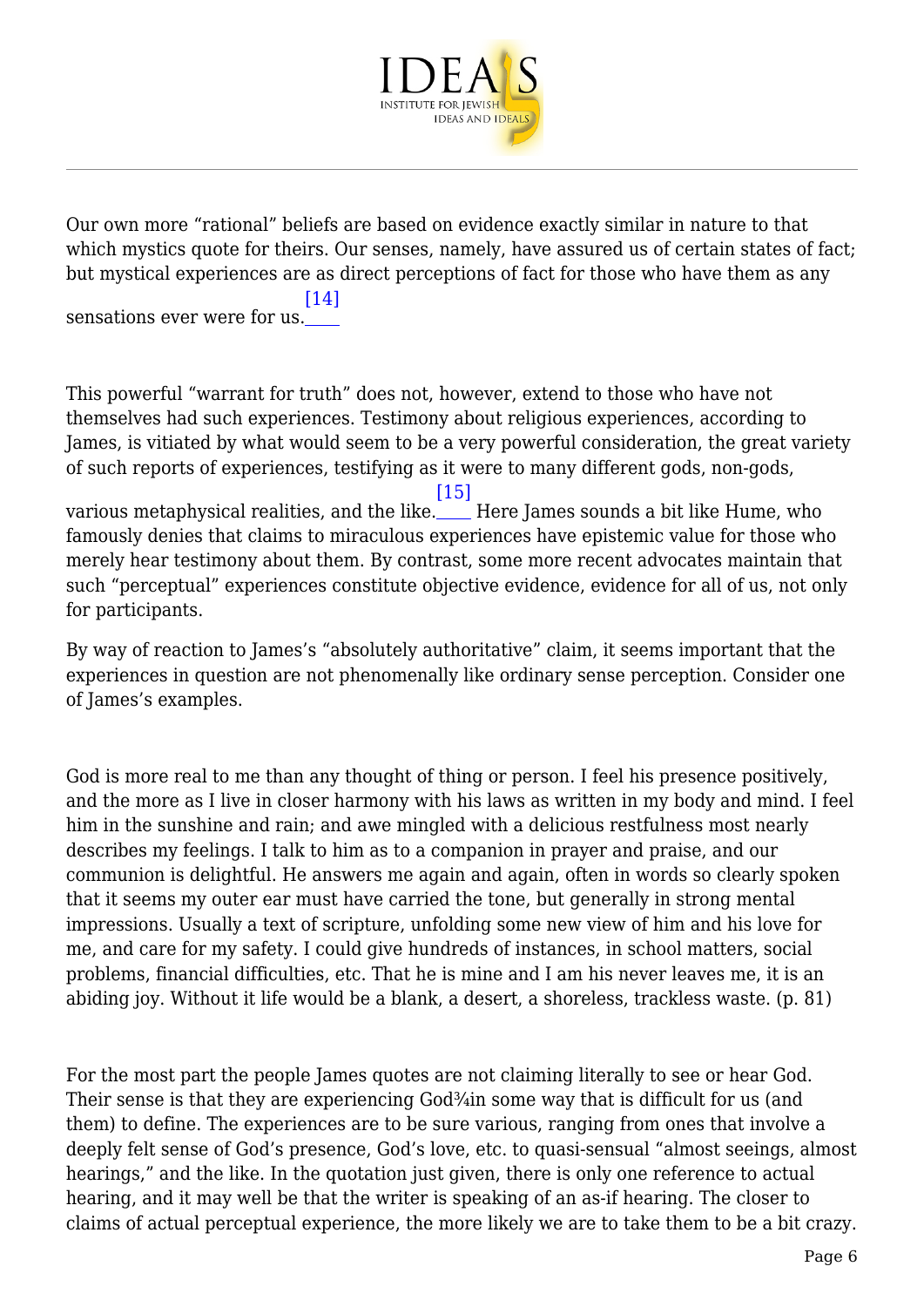

Interestingly, St. Teresa of Avila, the sixteenth-century mystic, suggests, according to [\[16\]](#page-16-4)

<span id="page-6-0"></span>Rowan Williams, that as a rule of thumb "the closer such perception is to … actually supposing the object of vision to be present to the senses… the less likely it is to be genuinely of God."

The differences with ordinary perception are not limited to the phenomenal aspects. The religious experiences in question are for most of the subjects once (or at most several) in a lifetime experiences. There are those mystics who more regularly enjoy such privileges but it would be surprising in the extreme if they could call them up at will. Ordinary, everyday perception, by contrast, is reliably repeatable. One can return to a room and typically see exactly what one expects to see.

In addition to the matter of repeatability, there is the question of whether what one perceives¾and indeed one's perceiving it¾is available to other normal perceivers. The question is not only whether others can have similar experiences, but also whether what one takes in on a particular occasion is open to others' perception. In the example above, the person talks with God and receives answers¾in the special "as-if perception" mode. Whatever else one thinks about the give and take, no one takes the interaction to be available to others.

These differences do not themselves imply that anything short of veridical perception is occurring. But they do strain the analogy with ordinary sense perception. While it is less than clear that James's is exactly an argument from analogy, it's worth keeping our eyes upon these differences.

Perhaps more important, though, is James's Hume-like point about testimony, what we might call "the many-gods problem." Indeed it's difficult to understand why James supposes that the agent's "warrant for truth" survives the agent's own knowledge of the many-gods problem. After all, if one were having a notoriously unreliable sort of sense perception one would do well, despite the appearances, to question what one seems to be seeing. In the case of religious experience, the Jamesian agent would not trust another's testimony. Why then should she not apply this lesson to her own case?

Finally, and perhaps most important of all, these religious experiences do not involve any sensory apparatus. This seems to me<sup>3</sup>/4but evidently not to James and his followers<sup>3</sup>/4perhaps the most important point of all, one that puts the other points mentioned into proper perspective. I will linger a bit on it.

The accumulated experience of humankind gives much weight to the senses as yielding more or less reliable information about the environment. However this is to be rationalized, understood, theorized, all but the most strident skeptic is on board here. Indeed the rough outline of how this all works is well known. One doesn't need contemporary neuroscience; Locke had something like the basic idea.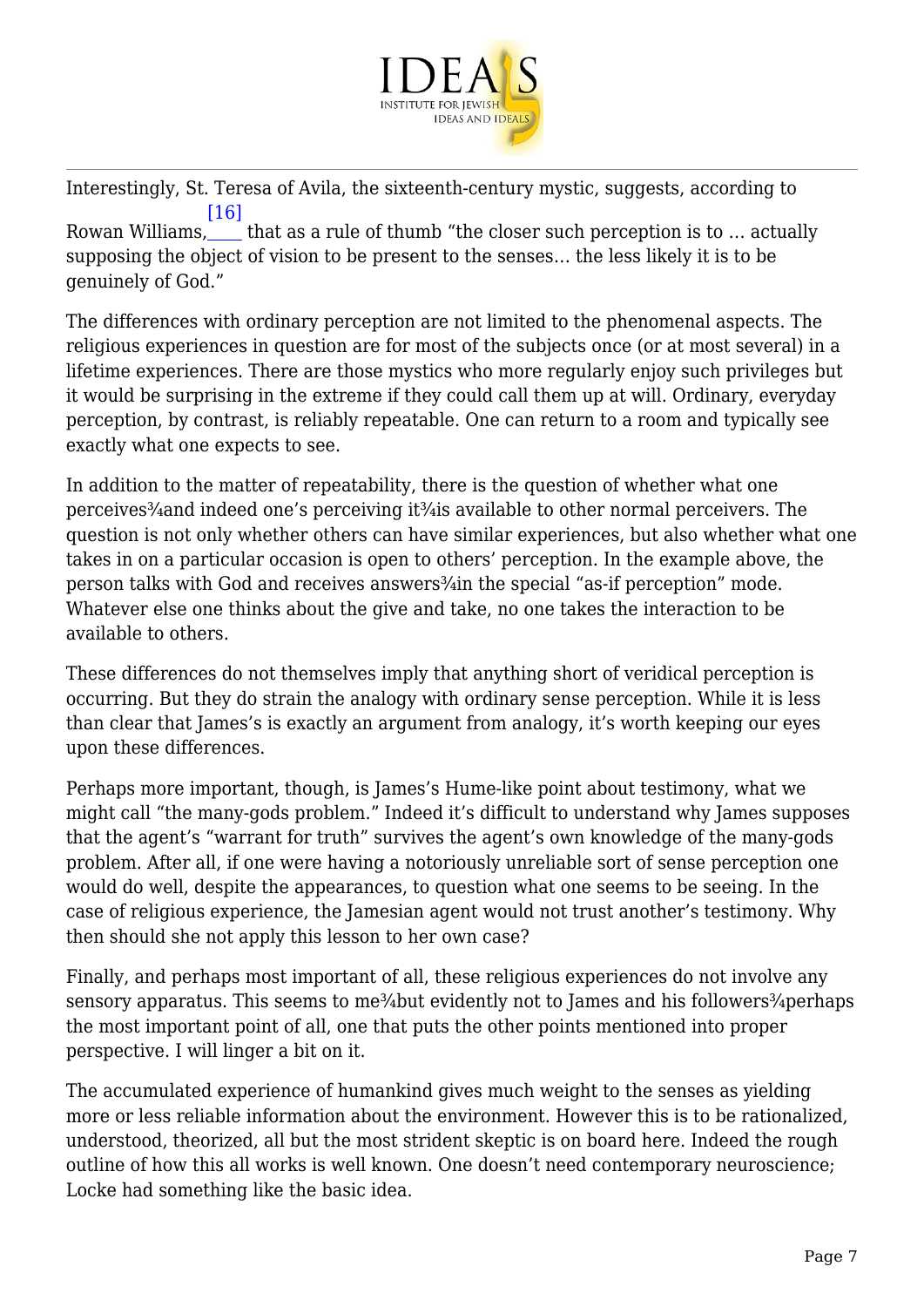

So sense perception has for us a privileged epistemic status. But this has everything to do with the idea that our senses are trained on aspects of the environment. There are other experiences that are in a wider sense "perceptual," experiences like the religious ones we are considering, but also mental images, hallucinations, dreams. These are phenomenally more like perception than like, for example, conceptual thinking. But they do not therefore somehow automatically inherit the epistemic credentials of sense perception.

James's contrary contention, apparently, is roughly that any sufficiently vivid (if that's the right word) presentation has as much claim as any other to being veridical, the disclosure of an independent reality. But why should vividness, pace Hume, or the sense that one is making genuine perceptual contact, bridge the gap between actual perception of the environment and these other sorts of "perceptual" experiences?

It is as if, under the influence of the Cartesian tradition, one were working from the inside. Sufficiently vivid perceptual states are on a par unless one can find grounds to distinguish them. And from such a perspective, working one's way from inside to outside<sup>3</sup>/<sub>4</sub>finding such grounds ¾is the major undertaking. But this is not the only way to approach these matters. It is plausible that as human beings in perceptual touch with our surroundings, we are

<span id="page-7-0"></span>already outside. We begin, as Quine says, with ordinary things.\_\_\_\_ But such perception of [\[17\]](#page-16-5) the environment is a very different business than perceptual experience of the wider variety, including quasi-perceptual religious experience.

Accordingly, a reflective person, privileged to have an intense religious moment of the sort in question, might bracket the epistemology of the experience. It means ever so much, she might well say, but it proves little. My own certainly fit this pattern. They were at once powerfully significant<sup>3</sup>/<sub>4</sub>even if relatively tame<sup>3</sup>/<sub>4</sub>and epistemically inert. The question of what the experience verified never so much as arose.

Here I am not alone. Rowan Williams writes:

[for Teresa] the mysticism is demystified, and mystical experience *as such* is accorded no particular authority. Its authority…has to be displayed in the shape of the vocation of which it is part. [Still, …] there is good reason for intensified phenomenological interest in the varieties of preternatural or paranormal occurrence in prayer, especially when (as in Teresa's case) these are to some extent organized as an ascending series. Teresa herself is fascinated by her experiences…. (Williams, p. 148)

Teresa and her contemporaries would have found this [the idea of trying to validate doctrine] in light of such mystical experiences surprising. For all Teresa's interest in the visionary and paranormal, she is not disposed to use it as evidence for the way the universe is. "Do mystical states establish the truth [of religious claims]?," asks William James in the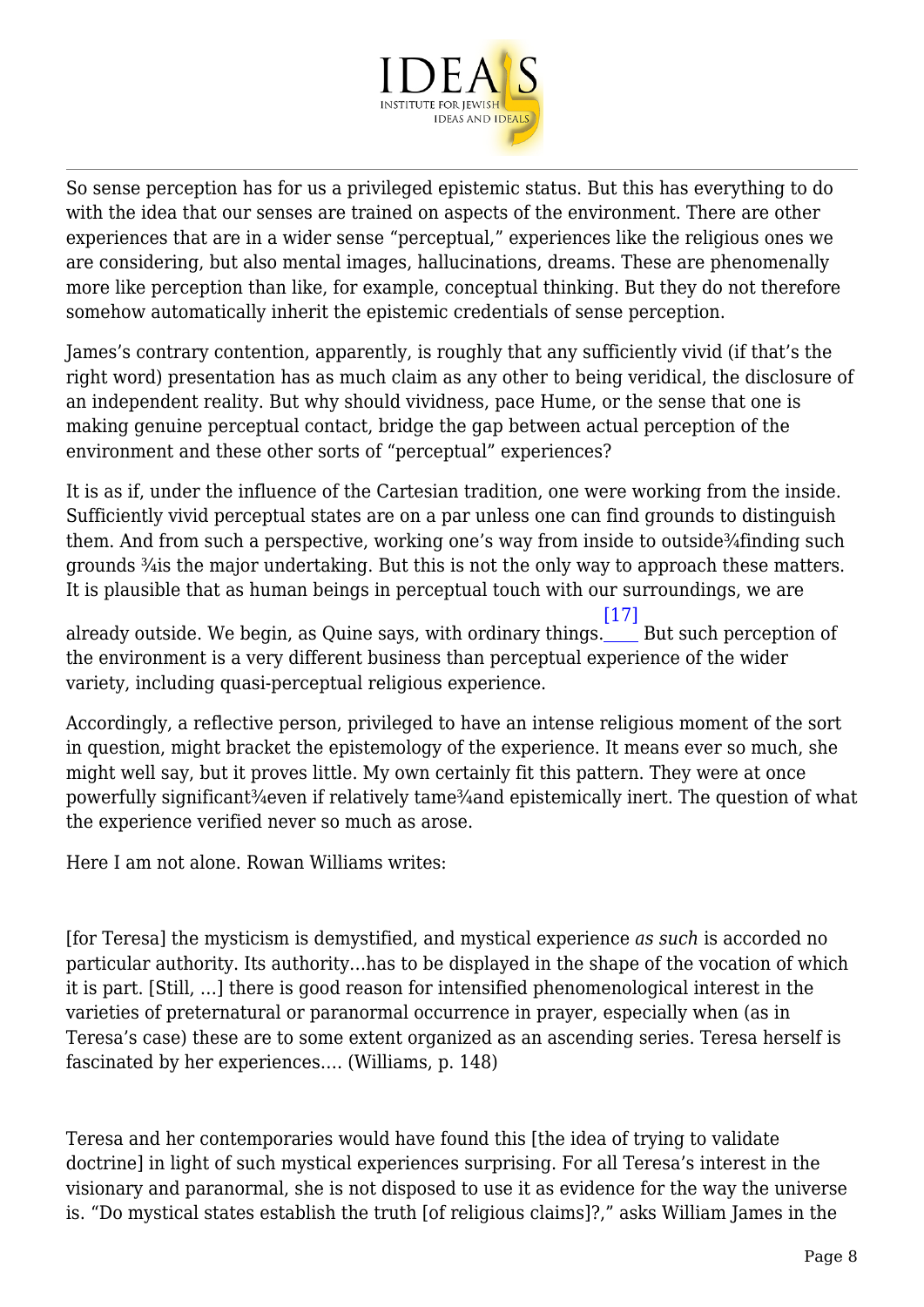

course of a discussion of Teresa. Teresa herself would never have imagined that "mystical states" could do such a job… . [that they] had any part whatever to play in doctrinal discussion. So far from "mystical states" being a sort of paradigm of certainty, they have authority only within a frame of reference which is believed in on quite other grounds, and are therefore properly to be tested according to their consistency with this. (p. 149)

St. Teresa, then, brackets her experiences in epistemological terms. This does not, in her view, however, militate against their being religiously significant. Indeed she seems to measure spiritual progress, at least of one significant variety, by something like the intensity and perhaps frequency of the experiences.

Such epistemological neutrality does not entail metaphysical neutrality. I'm sure that St. Teresa believed she was making contact with God that in mystical experience. Unlike a Jamesian, however, she didn't presume that one could, from reflecting on the perceptual character of the experience, rationally conclude that it really was contact with God.

Imagine now another grade of removal from the Jamesian picture. One undergoes a powerful religious experience but is less than sure about, even skeptical about, any sort of real contact with the supernatural. "I know," he might say, "that this experience reflects my deep religious involvement, but whether I've actually achieved contact with God is hard to say." Another example is provided by the advocate of a perfect being theology and some associated anti-anthropomorphism. Divinity, on such a view, might be taken to be beyond our perceptual (or even conceptual) reach. But such a theological position historically has

<span id="page-8-0"></span>not led to giving up prayer.\_\_\_\_ And such a person might indeed be subject to various sorts [\[18\]](#page-16-6) of religious experiences. Whatever these experiences are, she might reflect, they are powerful, elevating, and humbling; their intensity and regularity a measure of one's spiritual situation. In short, one who departs from metaphysical/epistemological claims about the experiences might still adopt St. Teresa's Jamesian attitude about their religious value.

# **IV. Interlude: Epistemic Legalism**

James's treatment of these phenomena¾and even more so later advocates of the argument from religious experience<sup>3</sup>/<sub>4</sub> exhibits what I will call "epistemic legalism." What I have in mind here is analogous to what Bernard Williams and others have called "scientism," roughly the misapplication to philosophy of modes of explanation that have their home in scientific theorizing.

# [\[19\]](#page-16-7)

<span id="page-8-2"></span><span id="page-8-1"></span>In Charles Griswold's recent book, *Forgiveness,* he speaks frequently of *warranted* and *unwarranted* resentment, of the *obligation* to forgive, to forswear *unjustified* resentment, of the question of who has *standing* to forgive. In remarks on Griswold's book in a 2008 Pacific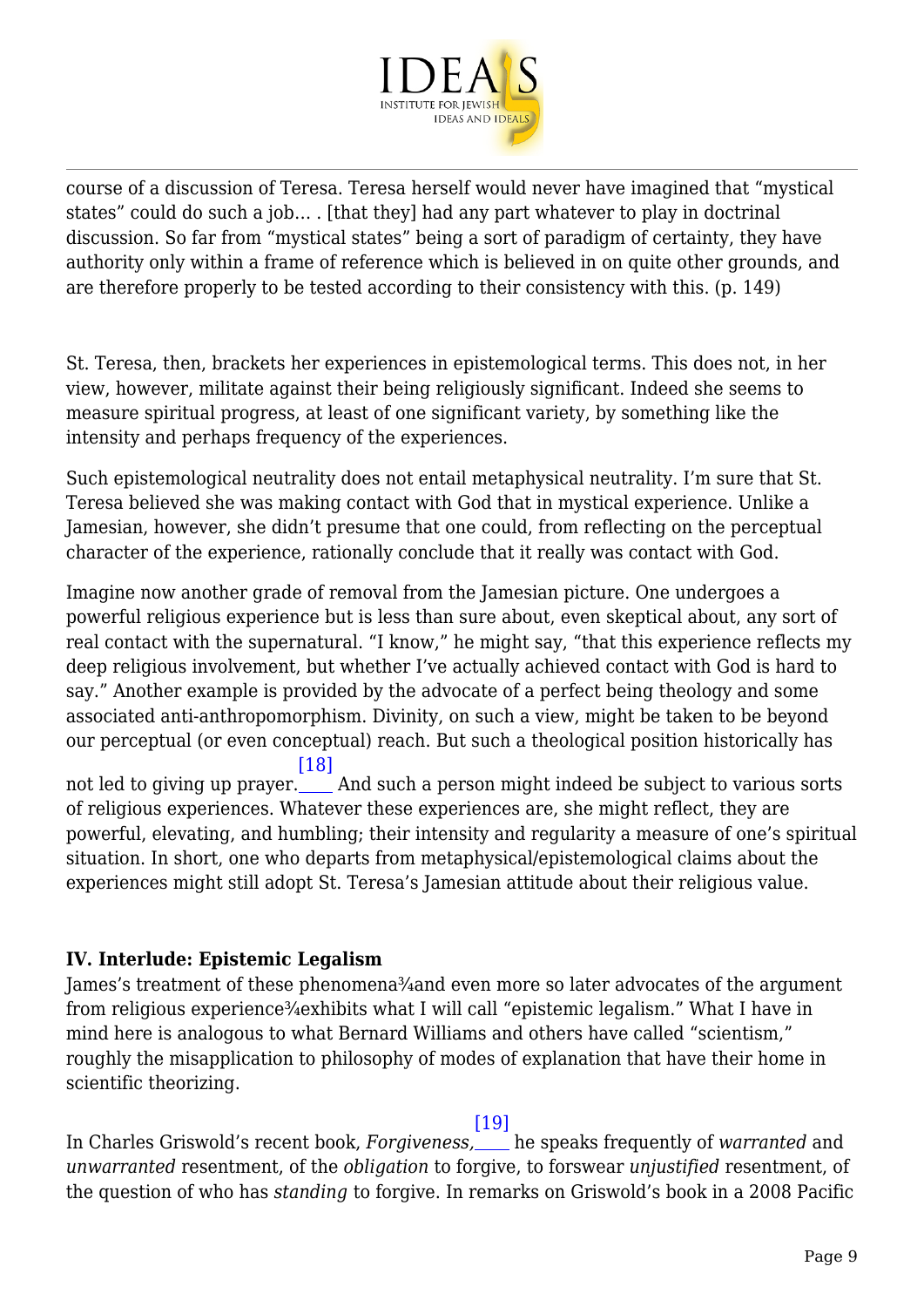

# [\[20\]](#page-16-8)

APA symposium, I called attention to what seemed to me like an invasion of legal terminology/conceptualization into the ethical domain. The legalism, or so I argued, does not do justice to our experience of forgiving and being forgiven.

Of course the whole matter is controversial; for deontologists the legalistic terminology is apt. But that it is apt does not go without saying, and it is worth noting that it does not. Here too, in discussions of the epistemology of religion by James and his followers, notions like justification, warrant, and obligation are central. Since we are in the domain of epistemology, perhaps you will think that all this indeed goes without saying, that these are inevitably the pivotal notions. But perhaps not.

I spent my college years increasingly engaged with and committed to Orthodox Judaism. Religious practice and the sense of spiritual/intellectual community were extremely compelling. At the same time part and parcel of the life were beliefs: that a supernatural God exists, that God revealed the Torah to Moses on Mt. Sinai, and the like. Given that one could not be sure of such things was there something like evidence or a good reason to think that these things were actually true? Doesn't intellectual responsibility require more than just the powerful feeling that attends to the life? Such were my pangs of intellectual conscience.

One could no doubt put these questions in terms of justification, warrant, intellectual duty/obligation and the like. And surely at the time I was not making distinctions between theoretical approaches in epistemology. But the description in terms of virtues like intellectual honesty, integrity, and responsibility seems more in line with my thinking.

Some years ago I was speaking with my then Notre Dame colleague, Fred Freddoso. We were discussing the attempt by our colleague Alvin Plantinga to show that belief in God was rational. Plantinga once commented there were many good arguments for the existence of God, 32 if I remember correctly. (I quipped that I knew the five famous ones and they didn't do it.) I believe that Plantinga was thinking of a good argument in a different way than I. When he spoke and wrote about the rationality of belief in God, he meant something quite refined, something like<sup>3</sup>/<sub>4</sub> if I have him right<sup>3</sup>/<sub>4</sub> one way one might proceed without irrationality. To establish that belief in God was rational was something like establishing that one had no epistemic duty to reject it. In discussing this, Freddoso, an Aquinas scholar, commented that in St. Thomas's treatment, such a sophisticated (and legalistic) conception of rationality is not at issue. What St. Thomas asks is (something like) "Is belief in God dumb?" The force of that question I can feel.

<span id="page-9-0"></span>Thinking in terms of intellectual honesty, integrity, and responsibility may lead in a direction very different from that of the epistemic legalism that's been in vogue for so long. As with other issues in philosophy, switching vocabulary is no guarantee of a [\[21\]](#page-16-9) substantially different approach. It depends of course on what one makes of the virtue talk.

And of course this is a large topic at which I'm merely glancing here.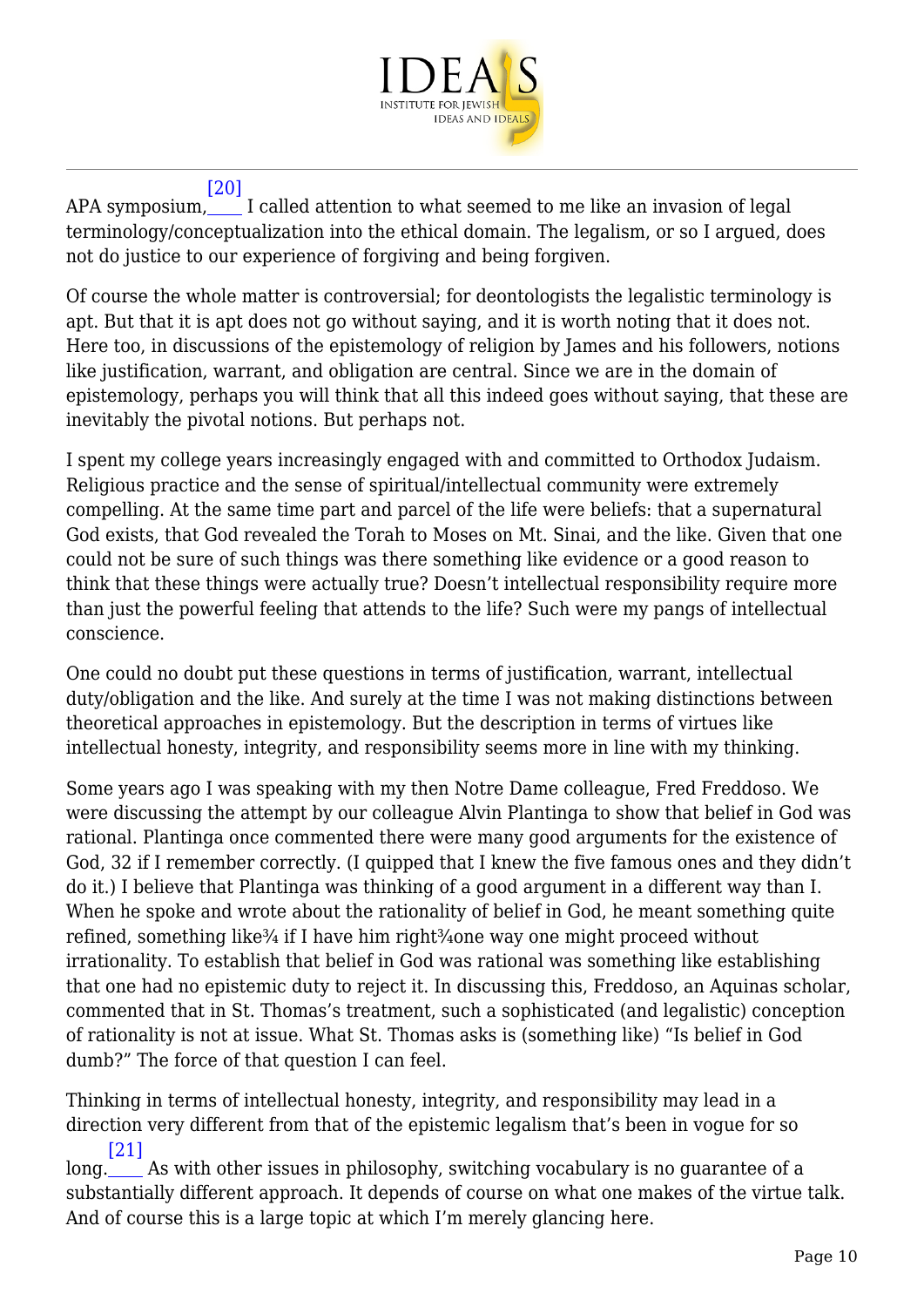

Justification is the concept from the legalistic framework that I'm most concerned with at [\[22\]](#page-16-10)

<span id="page-10-0"></span>present. Justification often has a defensive flavor, in philosophy and more generally. In philosophy it's as if a Pyrrhonian homunculus were perched on one's shoulder, repeatedly whispering in one's ear, "How do you know; are you certain?" And providing a non-questionbegging answer is a very difficult business even for the most pedestrian beliefs; witness Descartes. This is of course not to say that one can't theorize about justification without the skeptic in mind. But there is often the scent of skepticism in the air, perhaps especially in [\[23\]](#page-16-11)

<span id="page-10-1"></span>discussions of justifying religious belief.

# **V. Swinburne et al.**

I propose that we characterize the religious experiences we have been exploring, neutrally as possible (with respect to what they indicate about God's existence), as experiences "as of God." This lacks poetry; but not to worry, it won't come up much in conversation. Richard Swinburne, also in search of a non-question-begging description, proposes that we speak of them as "epistemic seemings." [\[24\]](#page-17-0) For Swinburne, apparently following Chisholm, "seems

<span id="page-10-2"></span>epistemically that x is present" means roughly that the agent believes (or is inclined to believe) that x is present on the basis of the experience.

There is one respect in which Swinburne's terminology seemingly fails to achieve the nonquestion begging character he seeks. For it presupposes that to have such an experience is to believe (or be inclined to believe) that God exists on the basis of the experience. But as we have seen, on St. Teresa's approach the experience fails to provide a ground for the belief. The agent's belief is grounded elsewhere. And on the alternative I mentioned above¾a further grade of removal from James¾the agent can take the experience to be religiously momentous without believing that he is making perceptual contact with God. Again, the experience will hardly provide a ground for his belief.

Still, surely some people do experience such "epistemic seemings," religious experiences on the basis of which they ground their religious beliefs. Swinburne, a super-Jamesian, attempts to extend their justification to the rest of us: given the religious experiences of some people, rationality requires that we all believe that God exists.\_\_\_\_ The following [\[25\]](#page-17-1)

<span id="page-10-4"></span><span id="page-10-3"></span>"principle of credulity" [\[26\]](#page-17-2) is at the heart of his argument:

It is a principle of rationality that (in the absence of special considerations) if it seems (epistemically) to a subject that x is present, then probably x is present; what one seems to perceive is probably so. (p. 254)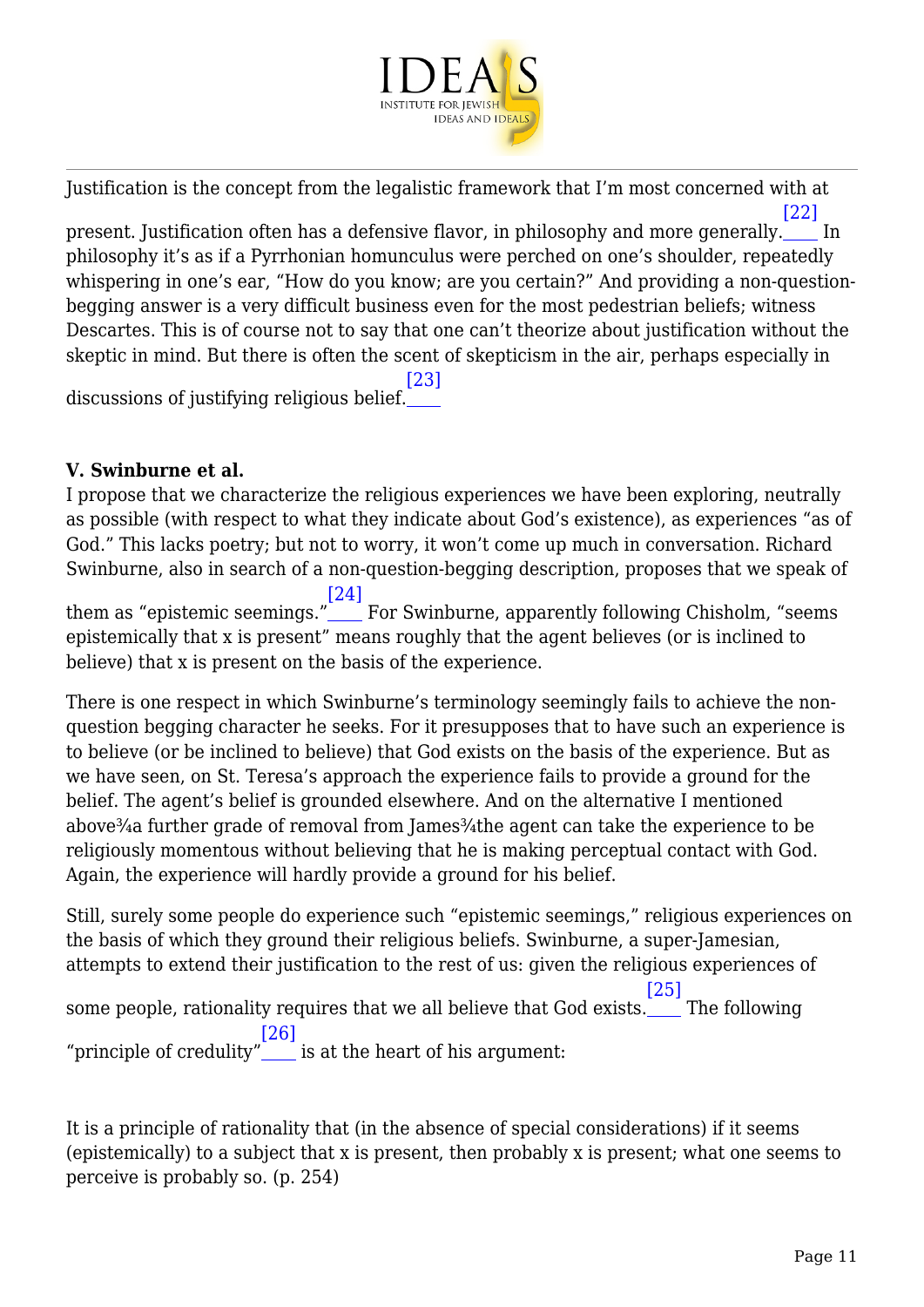

Swinburne argues for this principle on grounds that denying it would "land one in a skeptical bog" about ordinary perception. Here we have not just the scent of skepticism, detected in the emphasis on justification. Skepticism constitutes a crucial link in the argument.

 Swinburne's approach to the epistemology of individual religious experience represents an important trend in twentieth-century Christian philosophy. Respect for

<span id="page-11-0"></span>skepticism is one important aspect of the trend, but it's not the only one or the deepest. [\[27\]](#page-17-3) That honor belongs to an idea to which I now turn.

My first encounter with the idea was as a college freshman, overhearing a conversation in a coffee shop. "We all have premises," offered a defender of religion. "These are mine." I didn't know a lot of philosophy at the time, but even then this sort of defense had very little appeal for me. Surely, I thought, we want more than that from philosophy. In such a fashion, one could defend just about anything one felt strongly enough about.

There is another way to take this sort of defense of religious belief. Perhaps the idea is that religious belief does not stand in need of philosophical justification; that religious belief is something with which one comes to philosophy. I myself, while I do not so approach religious belief (at least as it's usually construed<sup>3</sup>/<sub>4</sub>see later), I very much do so approach other matters, for example, our common sense beliefs about the world: that my dog is lying at my feet as I write these words, that he is a dog and I'm human, and the like. As I've said, we start with ordinary things; we start out in and with the world.

To maintain that religious belief is something that one brings to philosophy is to give religious belief the status of common sense. But this is to deny a striking intuitive gap between ordinary and religious beliefs; between on one hand the belief that I'm a human being and on the other that a supernatural God exists outside of time and space. With respect to the former, it takes some sort of philosophical skepticism to generate concern. Not so for the latter. A normally reflective person, religious or not, will recognize that there is an issue here. Or so we often suppose.

The denial of the intuitive gap is at the heart of the trend represented by Swinburne's approach. It is the meeting ground for James and his contemporary followers. Various philosophic strategies have been utilized to eliminate the gap. The freshman<sup>3</sup>/4post-Philosophy 1¾comment above was one way. Closely related is the idea that religious belief is in effect (or can have the status of) common sense. Then there is James's: to grant the special "as of God" experiences the epistemic status of sense perception. Still another way to eliminate the gap is by way of skepticism.

Here the idea is to place great weight on the skeptic's claims. One begins with the idea that some ordinary belief is in epistemological trouble given the weight of the skeptic's claims.

<span id="page-11-1"></span>Early along Alvin Plantinga emphasized belief in other minds. [\[28\]](#page-17-4) Swinburne, in the work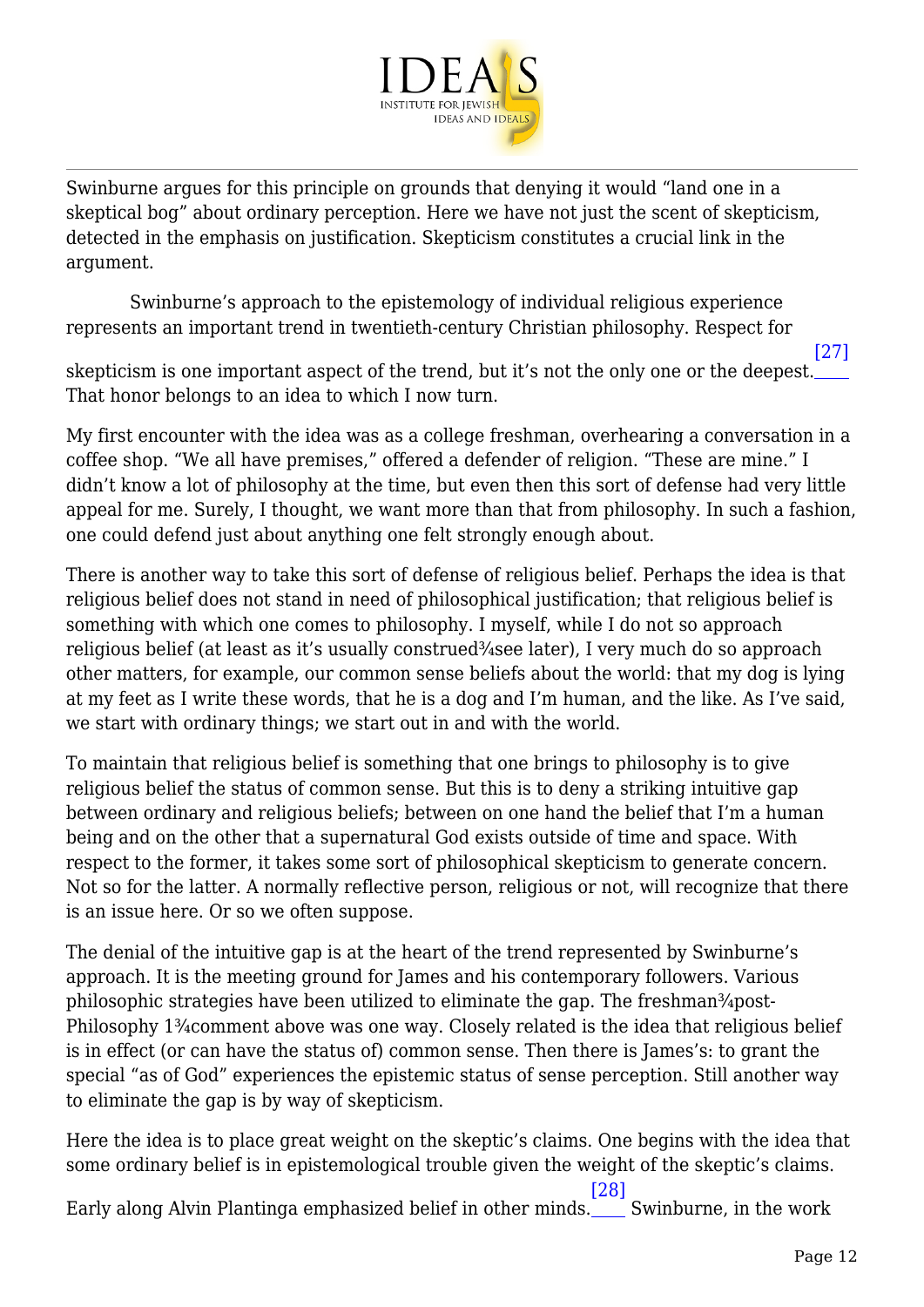

cited, speaks more generally of beliefs based on ordinary sense perception. How are we to deal with the skeptic? How might we, in the face of the skeptic's good questions, account for our everyday knowledge? Only by adopting a very strong epistemic principle—for example Swinburne's principle of credulity. But then, strong epistemic principle in hand, religious belief is no worse off than the most ordinary, pedestrian beliefs. Skepticism levels the playing field.

To the extent that one is moved by the skeptical starting point one will want to scrutinize the idea that something like the principle of credulity is the only way to rescue ordinary beliefs. From my perspective, while I worry about my beliefs being responsible, as discussed above, that constitutes no problem for ordinary beliefs and remains an issue for the religious beliefs in question.

I have explored a number of attempts to eliminate the intuitive epistemic gap I've been discussing. And of course one needs to have a look at each such proposal in detail. But something seems questionable with the general idea, with the very attempt to eliminate the gap.

Philosophy is notorious for solutions the brilliance of which outshines their contact with good sense. Russell reminded us to maintain our sense of reality "even in the most abstract studies." The intuitive gap I've been discussing is one that presents itself to many religious and non-religious people. Some of our forbears who produced elaborate rational proofs for the existence of God were presumably moved to do so by the sense that their passionately held convictions were indeed controversial, and not only in the sense that some people believed otherwise. Surely a reasonable defense would reveal good reasons to believe without suggesting that the gap was illusory.

# **VI. Conclusion: Making Sense of Religion**

Our modern sensibilities distance us from the ancients for whom God, like the weather, was hardly optional. We have well known options. And even if one's own way is to take God for granted almost like the weather, the question of whether this makes sense almost inevitably arises at some point in one's life, certainly in the lives of those around one. In what follows I'll sketch an alternative to the approach taken in so much twentieth and twenty-first century work, by defenders of religion as well as by critics.

One thing that is striking¾and new¾in the Jamesian arguments we have been exploring is the idea that the experiential side of religion can serve as the foundation, specifically the epistemic foundation, of religious belief. At the same time, James is hardly interested in religious experience only for its epistemic implications. James's called his book *The Varieties of Religious Experience* and the varieties and their meanings<sup>3</sup>/<sub>4</sub> meanings in the broadest sense¾are its main focus.

<span id="page-12-0"></span>To thus emphasize the experiential side is to make contact with the mystical tradition, and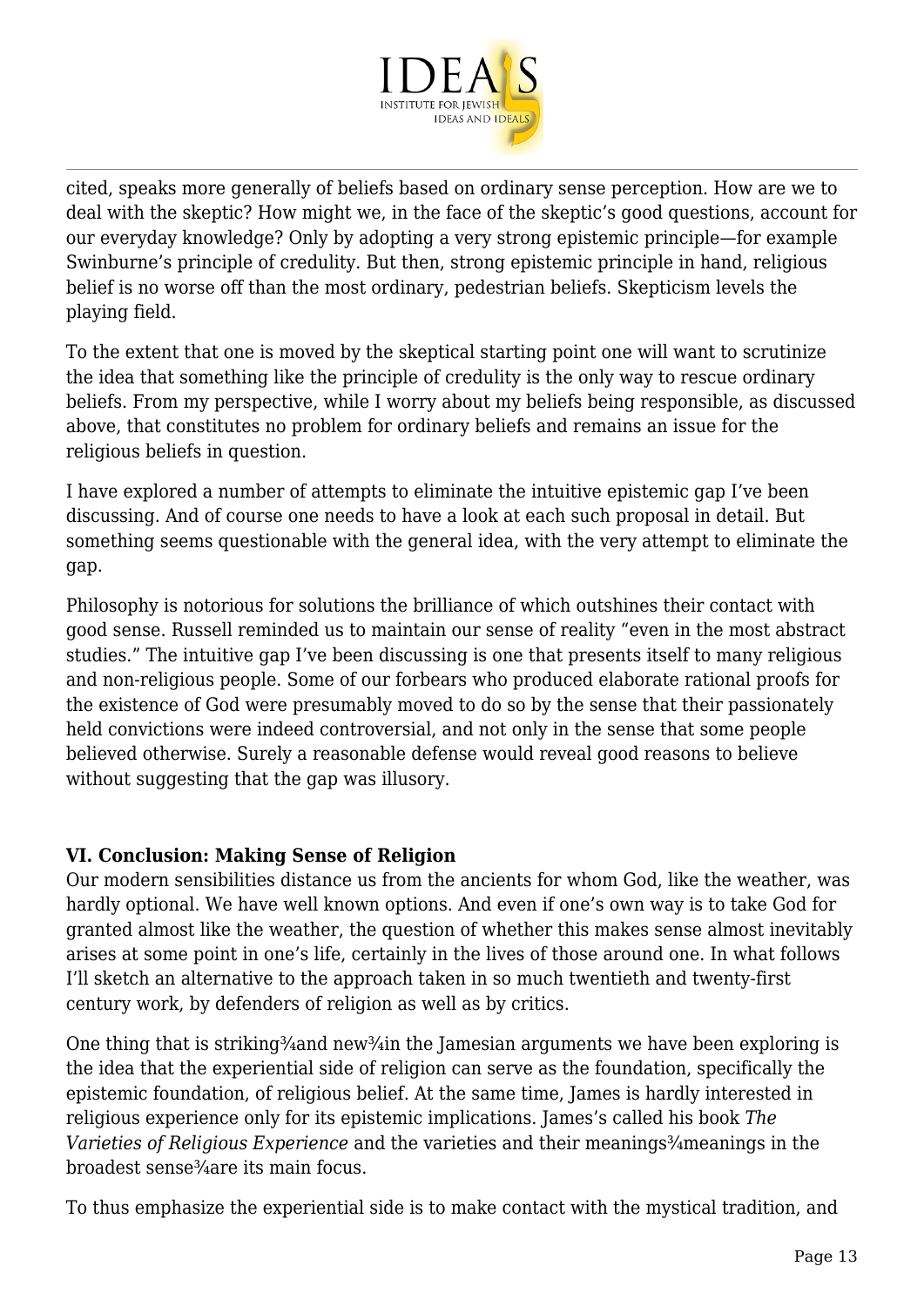

### [\[29\]](#page-17-5)

to diverge from the spirit of medieval rationalist theology. It is also to converge with the approach of the Hebrew Bible with its emphasis on what Buber calls faith, a matter of living [\[30\]](#page-17-6)

<span id="page-13-0"></span>a life characterized by an intimacy with God.

The ancients lived their faith without the help of our concept of belief. But this is not to say that there is something illegitimate about the use of our notion to characterize them, although it does require a certain delicacy. Surely there were things in the religious domain that they took to be true: the historical events described in the Bible for example, with God's

<span id="page-13-1"></span>role in them, as well as that God is good, forgiving, at times angry, and the like. [\[31\]](#page-17-7) There is no harm in the cautious ascription of belief here.

Here's one reason for caution: The language in which many of these beliefs are expressed is poetically infused, the way of the Bible. And where not poetic, the language is often anthropomorphic, and so problematic as to its ultimate import. We may speak of belief here, but we are quite far from the philosophers' conception of assent to a well-defined propositional content. Max Kadushin, reflecting on such belief, refers to it as

```
"uncrystallized," an arresting image.
                        [32]
```
Religious belief can engender philosophical pique from another direction as well, the not inconsiderable inconsistency in the biblical characterization of God, an inconsistency that reflects our own sense of these things. To focus on our own case, we believe passionately in how much He cares<sup>3</sup>/<sub>4</sub>we feel or almost feel His touch<sup>3</sup>/<sub>4</sub> and then, turning a corner, we feel His absence acutely, sometimes almost a sense of cruelty. Or for another dimension of inconsistency, our experience of God, as just described, essentially involves God's feelings, thoughts, and the like. At the same time, we experience God as somehow beyond all

#### <span id="page-13-3"></span>that. [\[33\]](#page-17-9)

The lack of clarity, the anthropomorphism, the inconsistency, these are things that while smoothly accommodated within religious life drive the philosophic mind to drink. Or to purify. When Greek philosophy enters into contact with the Israelite religious tradition there ensues a rationalizing of these earlier modes of religious thought. The literary rendering, so apt for the religious life as it was (and largely still is) lived, is seen as inadequate, as in need of translation into a non-poetic idiom, as in need of a metaphysical foundation and attendant epistemological support. And making sense of religious life comes to be seen as defending the religious metaphysics, in part by supplying a supporting epistemology. Which brings us to proofs of the existence of a God.

What, though, if we maintain our focus on lived experience rather than on any allegedly necessary metaphysical underpinning? Without a religious metaphysics and epistemology we may well be accused of not knowing of what we speak. But is it not a genuinely religious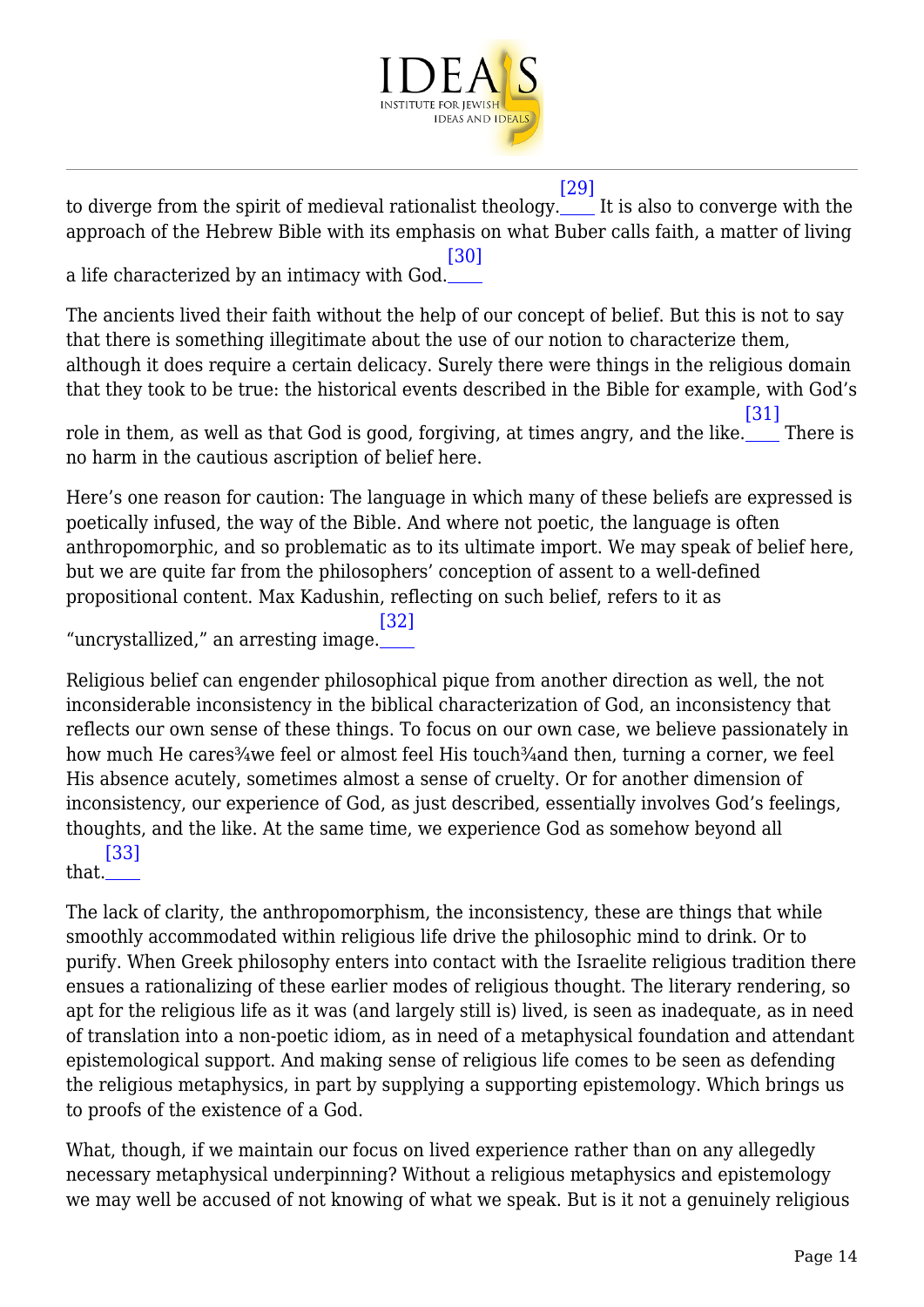

intuition that with respect to understanding God we are over our heads, that central to religious life is an intimacy, the other party to which is as it were seen through a glass darkly?

Making sense of one's commitment to a religious life is not and should not be a trivial matter. But there is a world of difference between defending supernaturalist metaphysics and making sense of the form of life. That the life genuinely speaks to one is, for example, germane to the latter project. An aspect of this, stronger for some participants than others, is a sense of God's presence. And one may reflect that one has more confidence in the wisdom of the life than in any philosophical interpretation of what it all comes to.

The effect of my approach is to reduce substantially the gap between ordinary and religious belief. The gap upon which I've insisted earlier, the gap that we ordinarily feel, is the product of a philosophical interpretation of religion, a metaphysics that we have come to think of as at the heart of a religious orientation. But this is not to suggest that there is no gap, that religious belief is somehow just common sense.

To proceed in this direction is to dethrone philosophy as the provider of foundations in this domain. This is not, however, to deny philosophy the exploration of fundamentals. Here religion provides a rich field. To provide one example, I spoke above of the ancients' (and our) religious beliefs that, I said, drive a philosopher to drink. At the same time, the religious utility of such uncrystallized beliefs is enormous; in that regard we couldn't ask any more of them. Uncrystallized belief is an idea that cries out for philosophical

<span id="page-14-2"></span>clarification. [\[34\]](#page-18-0)

We are not the ancients and philosophy has made its mark on us, one that we don't wish to eschew. But it is one thing to see religious life as riding on a metaphysical picture, quite another to view the life as fundamental and the doctrinal side of one's tradition as more like the furniture in the living room, importantly expressive of the specifics of the tradition's

<span id="page-14-3"></span>sensibility, rather than the foundations of the edifice. [\[35\]](#page-18-1) [\[36\]](#page-18-2) ,

<span id="page-14-0"></span>[\[1\]](#page-0-0)

The motivation for the production of the proofs seems mixed. For some, e.g. in the tenth century, Saadia Gaon, *The Book of Beliefs and Opinions*, trans. Samuel Rosenblatt (New Haven: Yale University Press, 1948), Introduction, pp. 6–9, part of the motivation seems to have been to assist those in doubt and to defeat heresies. The proofs were also thought (by various medieval philosophers and theologians) to help purify the opinions of the masses by providing insight and understanding, to supply intellectual foundations for opinions that were otherwise held on faith or on the basis of revelation, to provide the sort of foundations that intellectual virtue requires of a reputable theology.

<span id="page-14-1"></span>[<sup>\[2\]</sup>](#page-0-1)

It does not follow that the ascription of belief¾utilizing *our* notion¾to the ancients is illegitimate. But the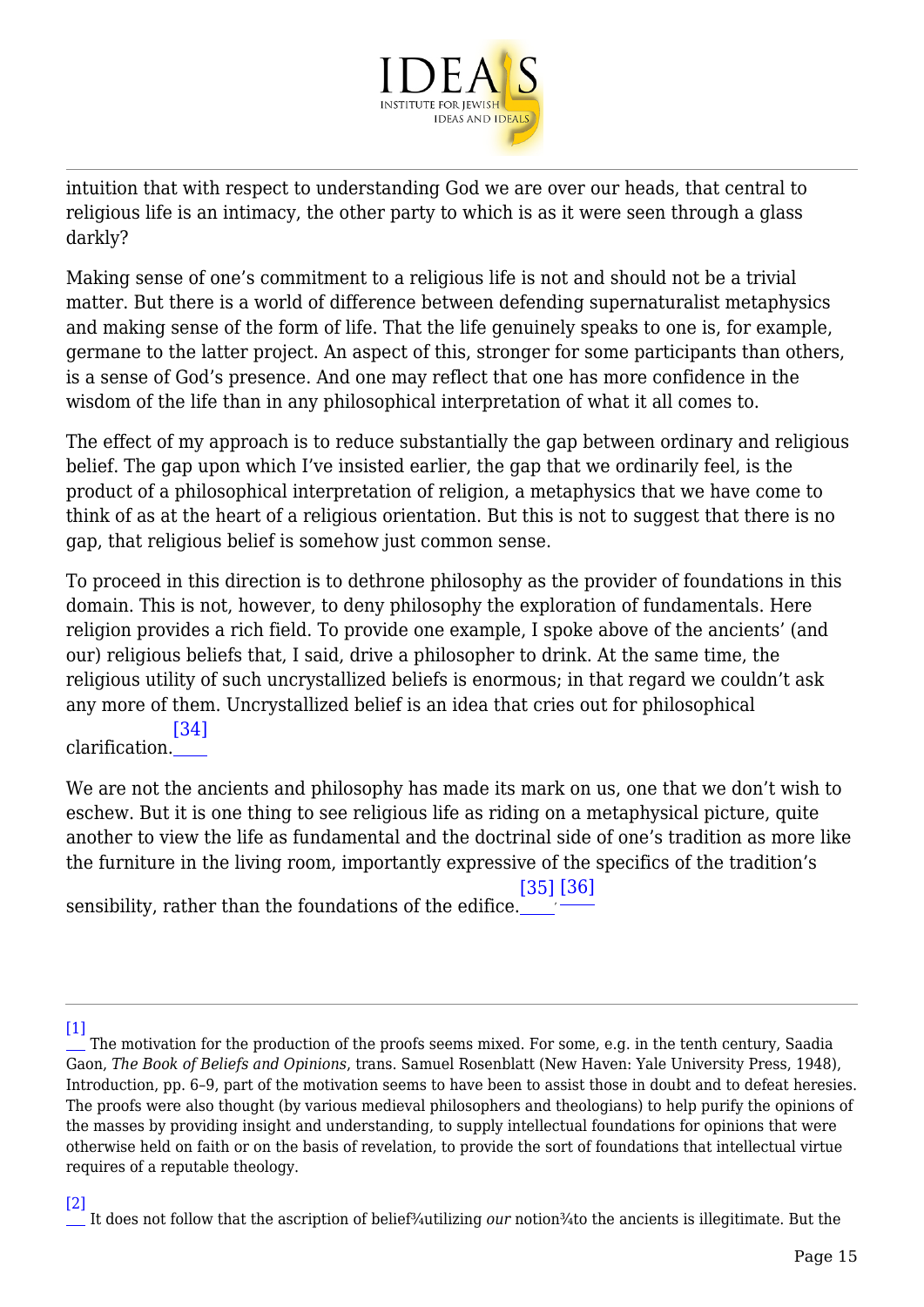

matter is delicate. I return to it in Section VI.

# <span id="page-15-0"></span>[\[3\]](#page-0-2)

 Medieval interpretations are another thing. Maimonides, for example, hears a commandment to believe in the first of the Ten Commandments (more literally and correctly, the ten statements or pronouncements): "I am the Lord, your God, who …." Similarly with respect to the prohibition to worship other gods; for Maimonides this concerns certain false beliefs. Cf. Halbertal and Margalit, *Idolatry* (Harvard University Press, 1998). The Bible's preferred approach is in terms of illicit intimacy, adultery as it were. For an almost overdramatized biblical example, see the Book of Hosea.

### <span id="page-15-1"></span>[\[4\]](#page-1-0)

 Robert Bellah, in *Beyond Belief* (University of California Press, 1991)*,* Chapter 13, "Religion and Belief: The Historical Background of "Non-Belief" argues<sup>3</sup>/and I have thought this for some time<sup>3</sup>/4that the emphasis on *belief that*, as opposed to *belief in*, is a function of the influence of Greek philosophical thought. I argue for this in "Against Theology," in *Philosophers and the Jewish Bible,* Robert Eisen and Charles Menekin (eds.) *Philosophers and the Bible: General and Jewish Perspectives* (University Press of Maryland, 2008); available also on my website:<http://www.philosophy.ucr.edu/people/faculty/wettstein/index.html>

My focus in "Against Theology" is the Hebrew Bible, but Bellah speaks more generally: even in the New Testament the dominant notion of belief is *belief in.* At the conclusion of the present paper, I quote Buber in *Two Types of Faith* (Macmillan Publishing Company, 1951), according to whom *belief in* is indeed the dominant notion until the Gospel of John.

### <span id="page-15-2"></span>[\[5\]](#page-1-1)

 It has been suggested that perhaps the proofs were an intellectualized (and historically conditioned) mode of expressing religious affect. For example, one could see the argument from design as the intellectualized expression of awe towards God concerning the order of the universe. It is plausible that propounders of the proofs were in part expressing such things, but one does not want to minimize the intellectual work that the proofs attempt to do on the face of it.

# <span id="page-15-3"></span>[\[6\]](#page-1-2)

William Alston, *Perceiving God* (Cornell University Press, 1991); Gary Gutting, *Religious Belief and Religious Skepticism* (University of Notre Dame Press, 1983); Jerome Gellman, *Experience of God and the Rationality of Theistic Belief* (Cornell University Press, 1997), and *Mystical Experience of God, a Philosophical Enquiry* (Ashgate Publishers, 2001); Richard Swinburne, *The Existence of God* (Oxford University Press, 2004).

### <span id="page-15-4"></span>[\[7\]](#page-2-0)

 As opposed to a flurry of recent books by Daniel Dennett, Christopher Hitchins, and Richard Dawkins that are critical of religion in a more wholesale fashion.

# <span id="page-15-5"></span>[\[8\]](#page-2-1)

*A Common Faith* (Yale University Press), 1934, pp. 11–12.

# <span id="page-15-6"></span>[\[9\]](#page-2-2)

 And, perhaps surprisingly, even for Nietzsche who, in *Human, All Too Human* (Prometheus Books, 2009), p. 40, refers to religion as among "the blossoms of the world." This does not mean, he adds, that this blossom is close to the root of the world, that through religion one can better understand the nature of things.

### <span id="page-15-7"></span>[\[10\]](#page-2-3)

This is not to deny the awfulness unleashed in human history by the religions. Religion represents and unleashes powerful forces, potentially and actually in many directions.

# <span id="page-15-8"></span>[\[11\]](#page-3-0)

 Occasionally one finds an individual whose natural gifts seem to emerge virtually whole (although I suspect this is often apocryphal or at least exaggerated). Perhaps Mozart himself; perhaps some of the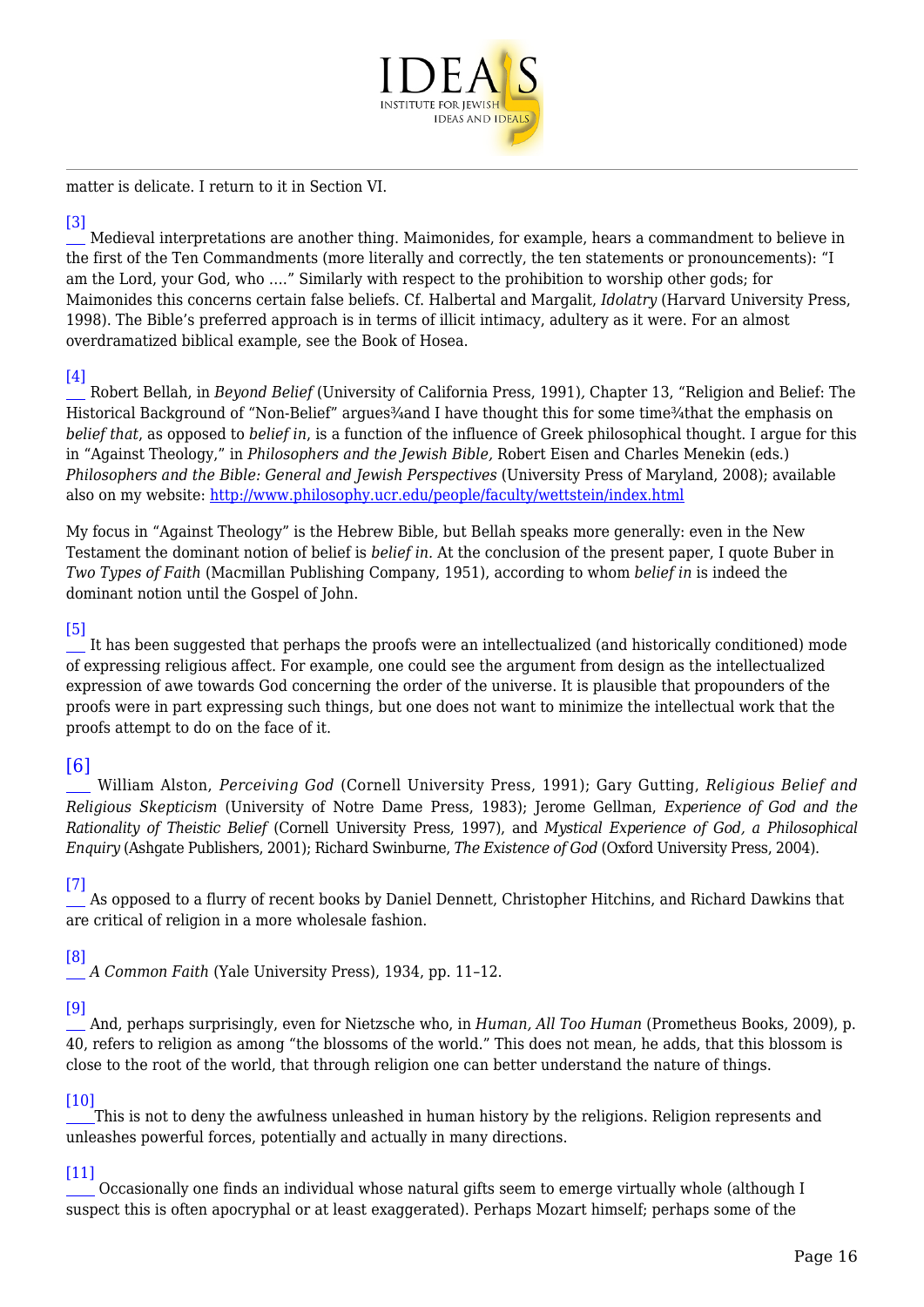

religious giants. And John McEnroe practiced his tennis serve very little, or so I seem to remember. Nevertheless, typically, almost essentially, one's initial gifts await focused development. It is particularly inspiring to read of strenuous labor in the pursuit of excellence. See Bill Russell's autobiographical *Second Wind* (Random House, 1979) for an account of extreme devotion in just such service. Russell's book articulates the spiritual heights that such devotion makes possible, perhaps surprisingly in the context of sport. See esp. pp. 155–158.

### <span id="page-16-0"></span>[\[12\]](#page-4-0)

 A religious orientation may help to create this sense of significant array. This is not to say, however, that such a sense is not available otherwise.

# <span id="page-16-1"></span>[\[13\]](#page-4-1)

The Bible suggests that only Moses spoke with God "face to face." At the same time, when Moses asks to see God's face, his request is unceremoniously denied; it's not possible, he is told, for a human being. But there are moments at which one feels that one has come close.

### <span id="page-16-2"></span>[\[14\]](#page-5-0)

*Varieties of Religious Experience*, Lecture XVII, p. 382 in *William James' Writings: 1902–1910.*

### <span id="page-16-3"></span>[\[15\]](#page-5-1)

 On the face of it, or so it seems to me, James' point has great power. This matter has received considerable attention in the literature, some defending, some criticizing, James's contention concerning the epistemic significance of such varied, often competing, pieces of testimony.

### <span id="page-16-4"></span>[\[16\]](#page-6-0)

 Williams is the Archbishop of Canterbury. The quote is from his *Teresa of Avila* (Continuum International Publishing Group, 2000), p. 147 ff.

### <span id="page-16-5"></span>[\[17\]](#page-7-0)

What Quine means by this phrase<sup>3</sup>/<sub>4</sub>it is the title of the first section of *Word and Object<sup>3</sup>*/<sub>4</sub> is another matter. Without prejudice, I like the phrase.

### <span id="page-16-6"></span>[\[18\]](#page-8-0)

 How to work out the theory is another question. But certainly some philosophers, from medieval times to the present, have held extreme anti-anthropomorphic views about God without abandoning traditional religious practice.

### <span id="page-16-7"></span>[\[19\]](#page-8-1)

Cambridge University Press, 2008.

### <span id="page-16-8"></span>[\[20\]](#page-8-2)

 For a later reflection on those comments, see my paper, "Forgiveness: Virtue and Happening" forthcoming in a symposium on Griswold's *Forgiveness* in *Philosophia,* and available on my website: <http://www.philosophy.ucr.edu/people/faculty/wettstein/index.html>

### <span id="page-16-9"></span>[\[21\]](#page-9-0)

 See especially Lorraine Code, *Epistemic Responsibility.* My sense is that the recent "virtue epistemology" literature would be a rich source for thinking through these matters. Here I am grateful to a discussion with Linda Zabzebski.

### <span id="page-16-10"></span>[\[22\]](#page-10-0)

<span id="page-16-11"></span>Think about interpersonal strife, or strife between nations or peoples; when a focus on justification becomes paramount, attention wanes about one's opponent's point of view or interests. The idea of justification feels overworked, overemphasized, and overvalued quite generally.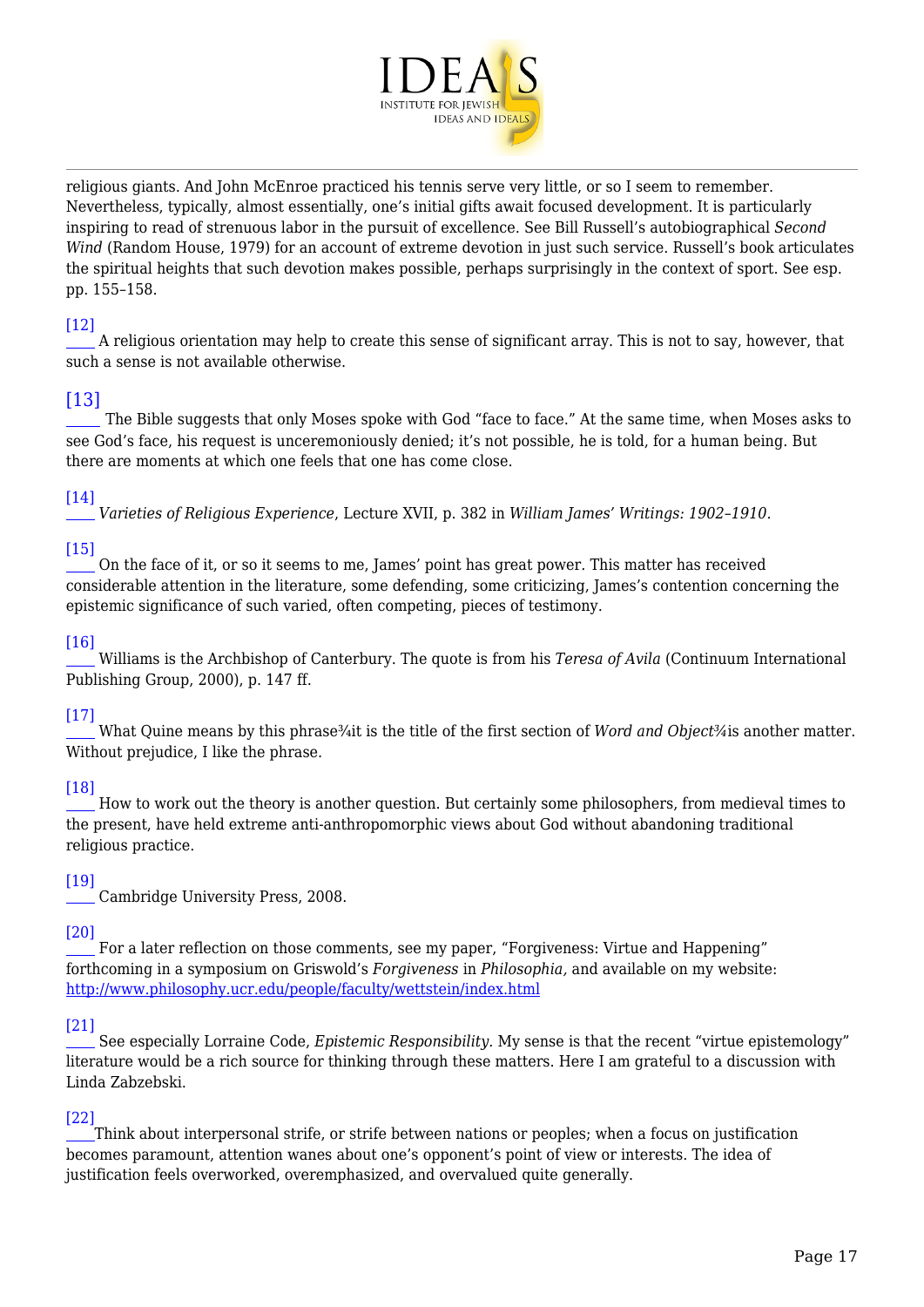

#### [\[23\]](#page-10-1)

 To call attention to this scent is not to say that all attempts to provide arguments for God's existence are responsive to skepticism. See footnote 1 above.

#### <span id="page-17-0"></span>[\[24\]](#page-10-2)

In *the Existence of God*, Revised Edition (Clarendon Press, 1991), p. 254.

#### <span id="page-17-1"></span>[\[25\]](#page-10-3)

 This formulation needs qualifications which I ignore here: needless to say, if the percipient in question was notably unreliable, etc. then her testimony could well be ignored.

#### <span id="page-17-2"></span>[\[26\]](#page-10-4)

 At first it seemed to me that Swinburne's use of "credulity" was very strange since it suggests credulousness. But Nick Wolterstorff pointed out that there is an older usage¼one finds it in Reid¼in which credulity refers to a natural tendency to believe in certain circumstances.

#### <span id="page-17-3"></span>[\[27\]](#page-11-0)

 In James's discussion in *Varieties of Religious Experience,* skepticism does not play any sort of central role in the argument from religious experience.

#### <span id="page-17-4"></span>[\[28\]](#page-11-1)

See his *God and other Minds,* (Cornell University Press, 1968).

#### <span id="page-17-5"></span>[\[29\]](#page-12-0)

 With its emphasis on philosophically refined doctrine, and the sometime tendency to deemphasize the experiential side. In my own tradition, for example, Maimonides (in *Guide of the Perplexed,* see esp. Book 3, Chapter 51 and the following chapters) sees the philosophic contemplation of God as the highest form of worship and sees the more ordinary aspects of religious life as clearly inferior even if having their own sort of practical utility.

#### <span id="page-17-6"></span>[\[30\]](#page-13-0)

A crucial component of Buber's "faith"3/4 here the emphasis is different than the Jamesians3/4 is the realization of the intimacy with God in all one's relationships and projects. Buber emphasizes aspects of faith like "walking in God's tempo" and "standing firm in one's commitment to God"<sup>3</sup>/is to distinguish this notion of faith, which he attributes to the Israelites and early Christians, from the later Christian, Muslim, and eventually Jewish notion of belief in the doxastic sense. See C. S. Lewis in *Mere Christianity,* (Simon and Schuster, 1980 reprint), Book III, "Christian Behavior," Chapters 11 and 12, both entitled "Faith," for what is in some ways a complementary conception.

#### <span id="page-17-7"></span>[\[31\]](#page-13-1)

 I steer clear here of attributions that don't seem obviously biblical¾at least not when we are discussing the Hebrew Bible<sup>3</sup>/4like that of the various perfections or omni-properties that later come to be seen as essential.

#### <span id="page-17-8"></span>[\[32\]](#page-13-2)

 See *The Rabbinic Mind* (Jewish Theological Seminary, 1952) for an illuminating treatment of religious belief and related matters, including those I discuss in the next paragraph of the text. See esp. Chapters VI and VII.

#### <span id="page-17-9"></span>[\[33\]](#page-13-3)

 I don't mean that we believe, on philosophical grounds, that God is, in principle, beyond anthropomorphic description, that such description belies God's nature. Some of us think such things, but the Rabbis of the Talmud, as Max Kadushin points out, had no such in principle objection to anthropomorphic description. But their experience of God had the two-fold character. They experienced God's touch and the like, and at the same time it was part of their experience of God that God was beyond all that.